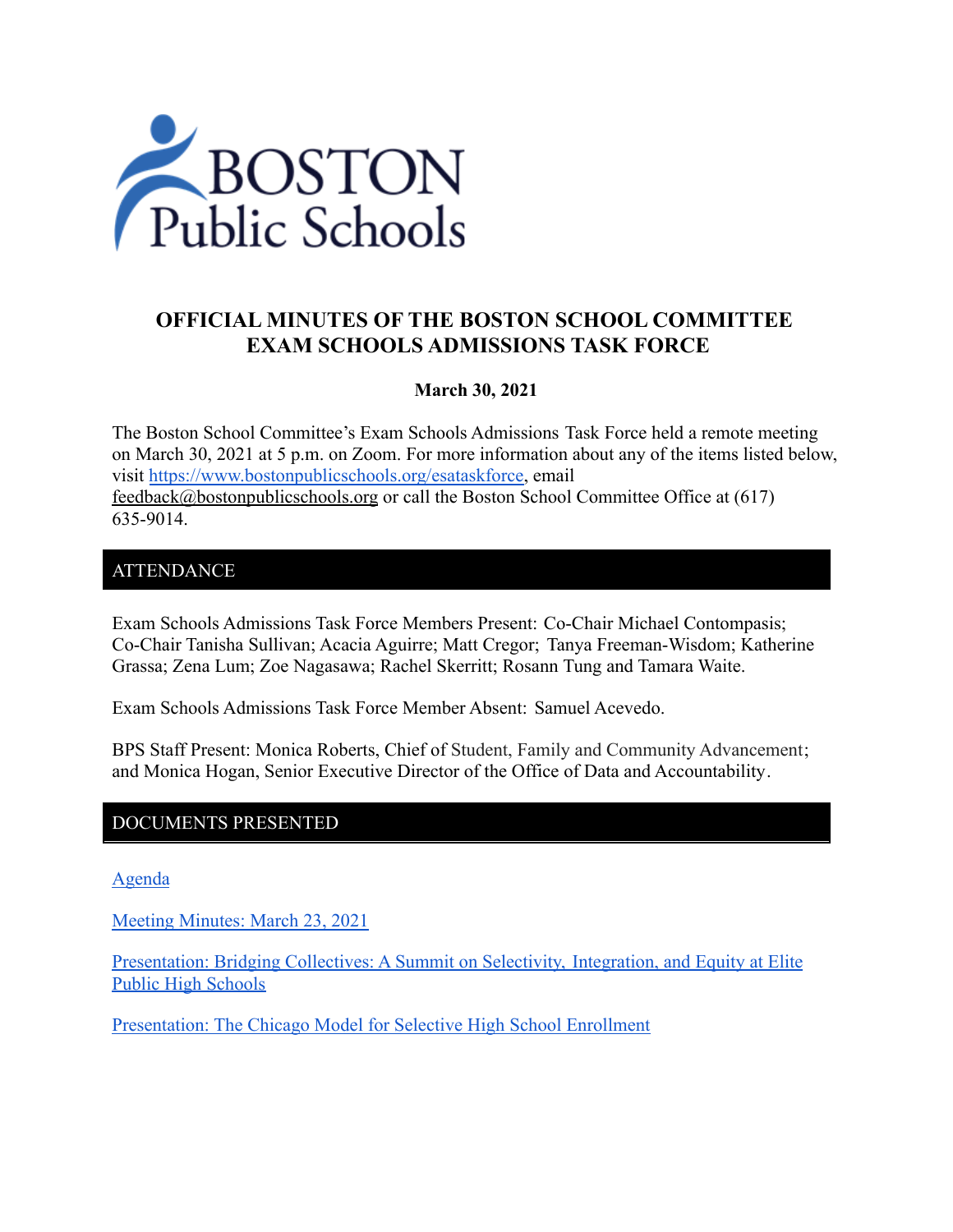# CALL TO ORDER

Mr. Contompasis called the meeting to order. He announced that simultaneous interpretation services were available in Spanish, Haitian Creole, Cabo Verdean, Vietnamese, Cantonese, Mandarin, Portuguese, Somali, Arabic, and American Sign Language (ASL); the interpreters introduced themselves and gave instructions in their native language on how to access simultaneous interpretation by changing the Zoom channel.

Ms. Parvex called the roll. Mr. Acevedo was absent. Dr. Freeman-Wisdom joined the meeting at a later time. All other members were present.

### APPROVAL OF MEETING MINUTES: MARCH 23, 2021

*Approved –* The Task Force unanimously approved the minutes of the March 23, 2021 Exam Schools Admissions Task Force meeting.

### PRESENTATION

Mr. Cregor welcomed the two speakers for the evening; Michelle P. Burris, Senior Policy Associate, and Richard D. Kahlenberg, Senior Fellow, both from The Century Foundation.

Ms. Burris presented a report entitled, *Bridging Collectives: A Summit on Selectivity, Integration, and Equity at Elite Public High Schools*. Recently, The Century foundation co-hosted a Youth Summit with Hunter College High School, New York. This was a summit with students and youth activists nationwide with the purpose of learning what schools across the country are doing to reform their admissions structure, focusing particularly on the role of youth and how they can form a coalition with the Biden administration. The main take away from the summit was that student voices matter and must be amplified at the grassroots, state, and federal levels, the importance of integration activists not working in silos, and that researchers are paying attention to student activists.

Richard D. Kahlenberg presented a report entitled, *The Chicago Model for Selective High School Enrollment.* He gave an overview of his work in Chicago, and later Charlotte, trying to diversify their selective schools. He explained that when the Chicago school system was moving from a desegregation status to a unitary status, the district wanted the racial and economic diversity in the selective schools to remain as diverse as it was, and he helped them devise a system that would be legal, diverse, and of high quality.

Mr. Kahlenberg explained that they used socioeconomic metrics in the admission process and gave an overview of how Chicago was divided in socioeconomic tiers by Census Tract, and how 70% of the seats would be allocated equally between the four socioeconomic tiers. The socioeconomic tiers consider Census Tract data looking at 6 factors: 1) parental income, 2) parental education, 3) homeownership rates, 4) proportion of single-parent households 5) proportion non-English speaking and 6) home school performance.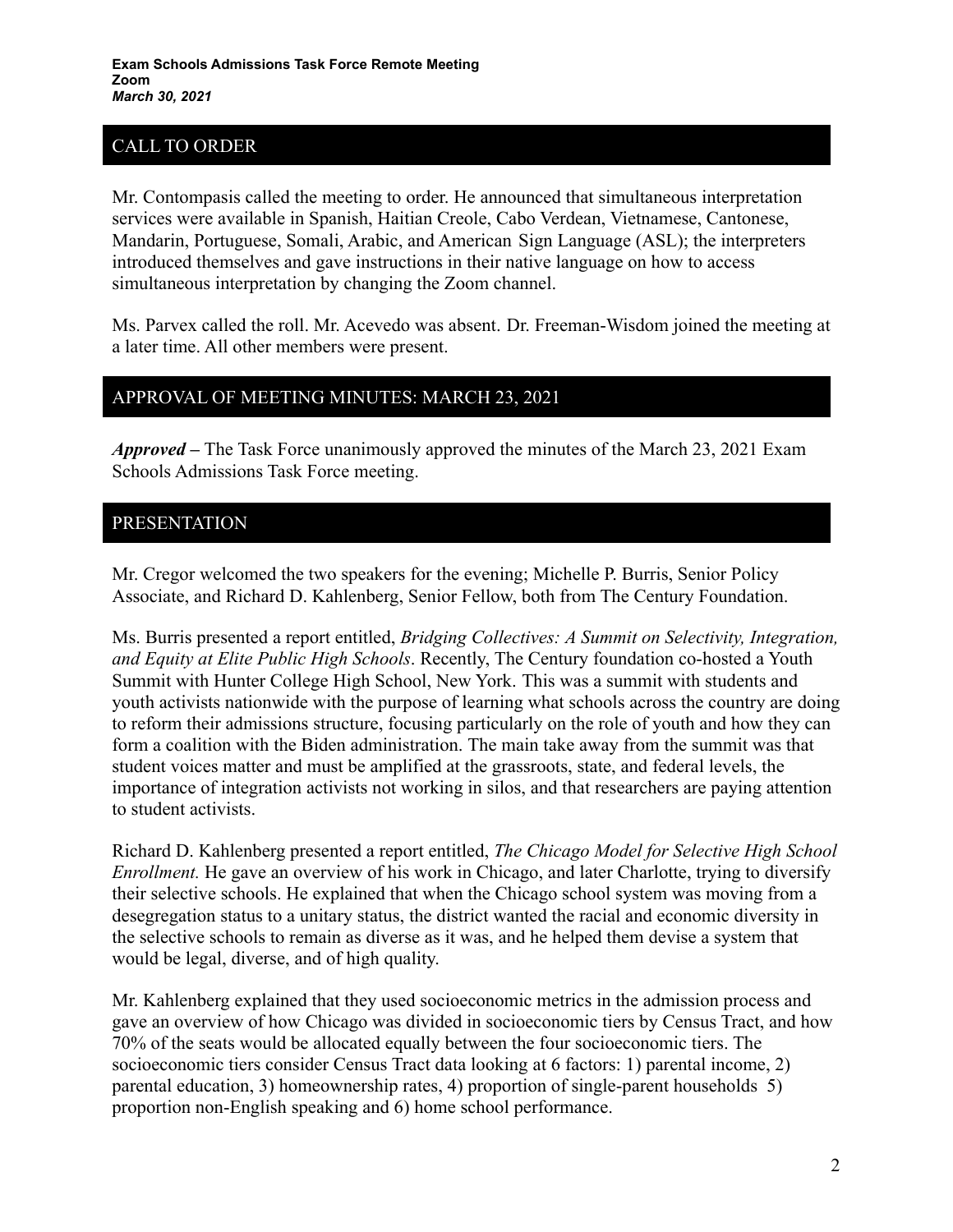#### **Exam Schools Admissions Task Force Remote Meeting Zoom** *March 30, 2021*

Mr. Kahlenberg said the Chicago plan could be adapted to different circumstances and gave the example of Charlotte-Mecklenburg, North Carolina which uses three socioeconomic tiers for their admissions process. They rely on the Census data but also supplement with self-reported individual family data on parental income and education.

Mr. Kahlenberg said that based on a Brooking 2019 Study of Exam Schools, Chicago was the district with the smallest gap when it came to racial representation compared to the general public school population. The Hispanic representation was the only area that remains a wider gap. The gap for economic representation was also the smallest in Chicago.

Finally, he shared the data of the Whitney Young High School in Chicago, a school that he thought was the most comparable to Boston's most selective high schools from an academic reputation. The data from this school showed a very diverse population from a racial, ethnic, and economic point of view.

Ms. Sullivan opened up for questions. Ms. Lum asked if the Whitney Young enrollment statistic was the current enrollment and if there was data to reflect that the changes that have been made impacted the distribution. Mr. Kahlenberg answered the numbers were from 2019 and that the representation has been consistent for several years.

Ms. Aguirre inquired about the six parameters and their weight in the metrics. Mr. Kahlenberg explained that Chicago weighed the six factors equally, while Charlotte weighed the parental education more heavily. He also said he thinks that the Chicago model seems to work well producing racially, ethnically, and economically diverse schools with high academic standards.

Mr. Cregor asked Mr. Kahlenberg to elaborate more on the choice to take individual families' income and level of education attainment into consideration in Charlotte. Mr. Kahlenberg said that there are advantages and disadvantages to both models. The advantages to considering individual level information about families is that if they are trying to identify talent and obstacles to overcome, then the research shows that neighborhood matters, but family matters as well. Chicago resisted this model as they were concerned with reliability.

Mr. Contompasis asked whether Chicago had a schools choice plan and if there was a limit of schools a student could apply to, and how this impacted the students emotionally. He also wanted to know if Chicago had done work around identifying families to make them aware of the opportunities available to them. Mr. Kahlenberg said students could apply to more than one school but wasn't aware of a limit. He also said he wasn't aware of any research regarding how this impacted the students. He did not know if the Chicago district had a program in place to reach out to families.

Ms. Nagasawa wondered how the census tract data and the individually reported data was combined or weighted. Mr. Kahlenberg said Charlotte used both with equal weight. He concluded that the key was to consider different factors and not be locked into what other communities were doing. He also thought it was important to run simulations and see how weighting different factors would affect diversity. He did think there was a strong case from an academic research standpoint for weighing family data and neighborhood data equally if the data was reliable.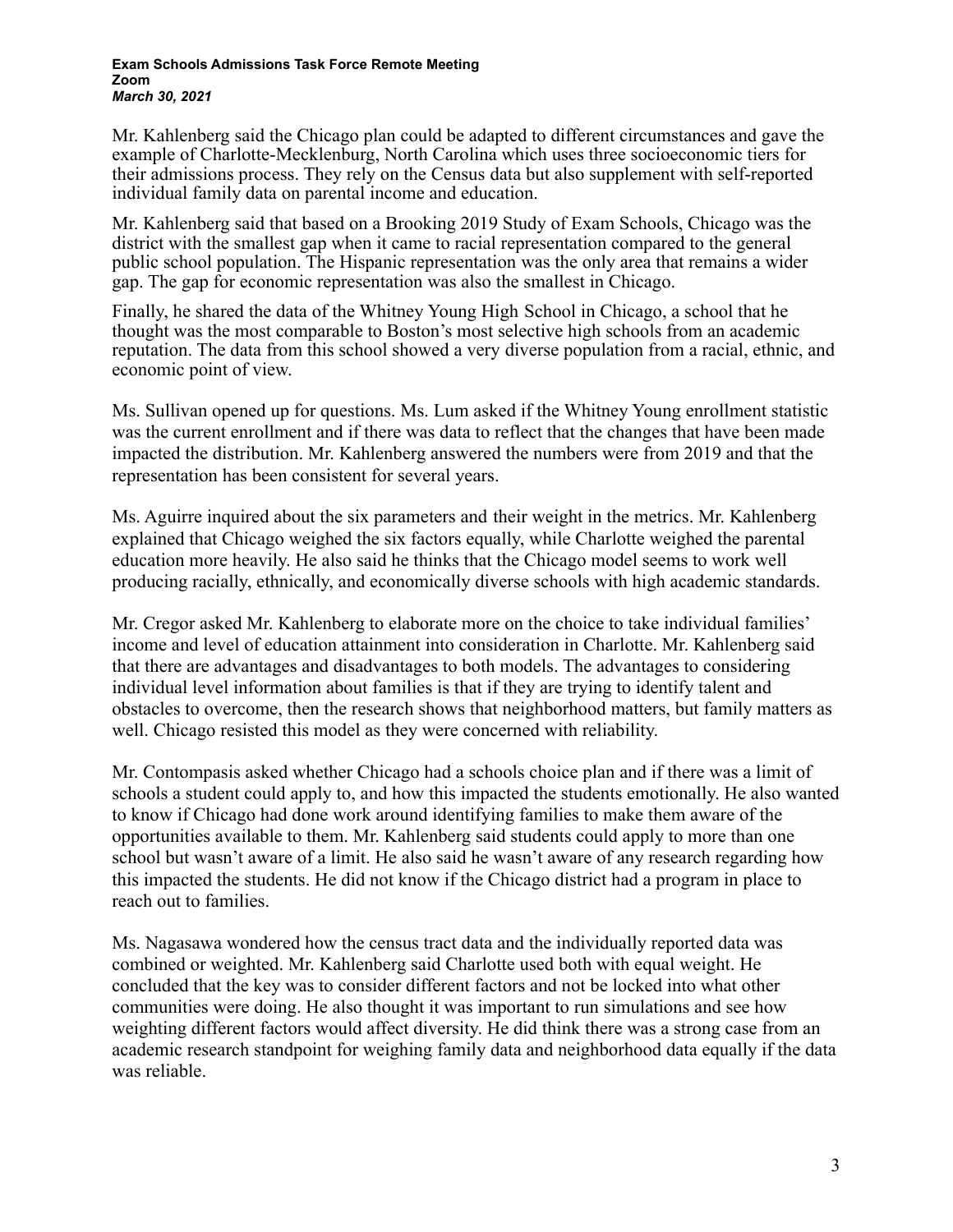### GENERAL PUBLIC COMMENT

- Julie Canfield, Roslindale resident, Boston Latin School(BLS) parent, testified with proposals to make the exam schools admissions more equitable.
- Edith Bazile, Dorchester resident, community advocate, testified in support of changing the admission policy.
- Harneen Chernow, Jamaica Plain resident, Boston Latin Academy (BLA) parent, testified in support of changing the admission policy.
- Yufang Rong, West Roxbury resident, BLS parent, testified in favor of the MAP test and creating more selective schools.
- Eric Shi, West Roxbury resident, Ohrenberger parent, testified against changes in the admission policy.
- Lei Ci, West Roxbury resident, BPS school parent, testified against changes in the admission policy.
- Vijay Hegde, Jamaica Plain resident, BPS parent, testified against changes in the admission policy.
- Emma Yang, Dorchester resident, parent, testified regarding questions about the admissions process this year.

## CLOSING COMMENTS

Ms. Sullivan thanked the speakers and asked the members to give final comments. Ms. Nagasawa, referring to Mr. Contompasis' previous question, mentioned a professor from Loyola University who has done research on Chicago students and the emotional impact that the exam school process has on them. She also proposed to organize a student listening session for students to give their opinions on exam schools admissions policies. Members agreed it should be citywide and open for all students, not only BPS students.

Mr. Contompasis invited once more members of the public to send in their written comments to the Task Force. He also encouraged Task Force members to read the articles that have been shared by Ms. Parvex

Ms. Sullivan concluded the meeting by reminding the public that the temporary policy for exam schools admissions does not have a quota with respect to zip codes and that there is no cap on the number of children who are offered seats based on the zip code. She said that there are two assignment mechanisms used, one being the GPA rank, and the second having a neighborhood factor to it, but without a cap on the number of seats allocated in total.